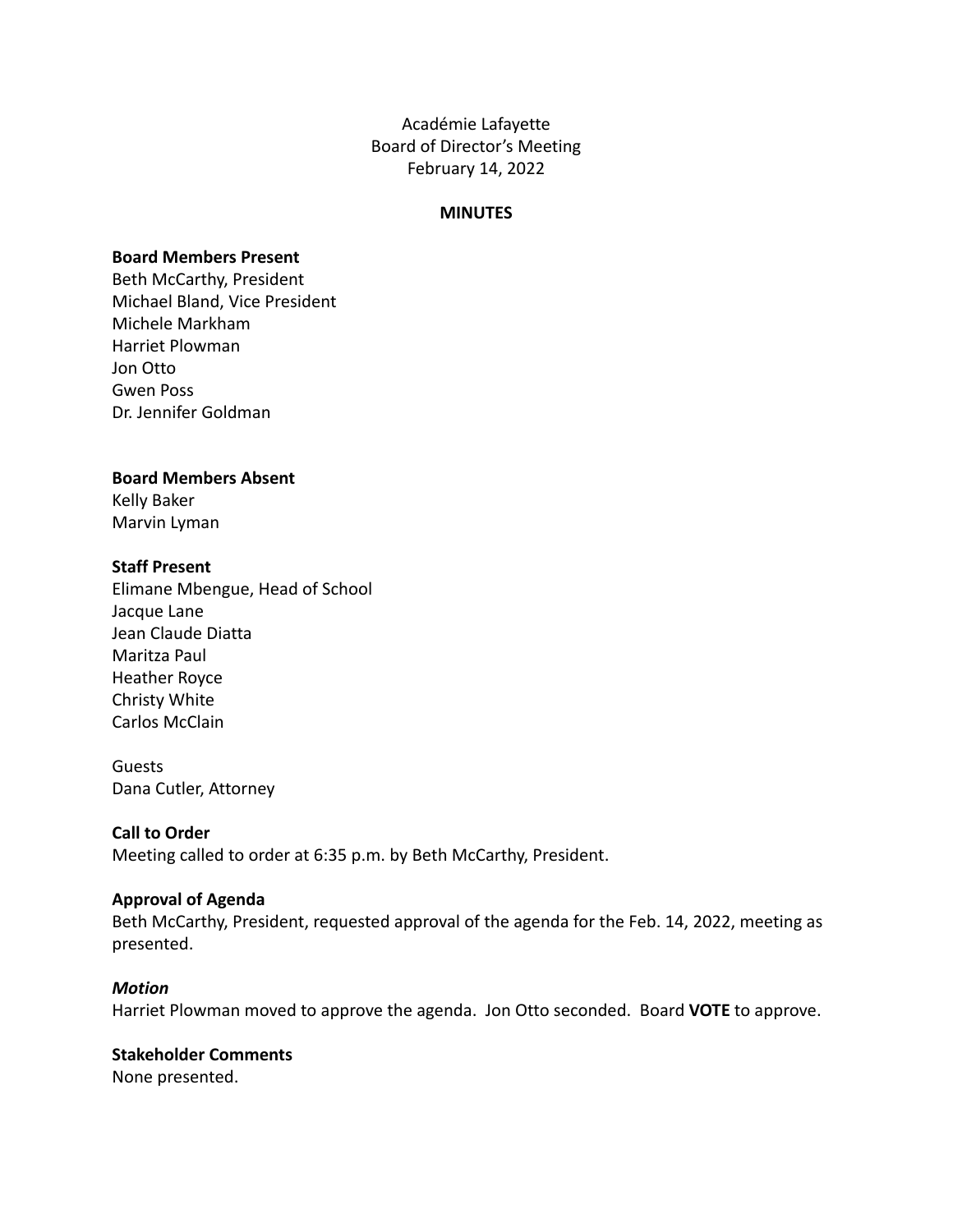## **Approval of Minutes**

Beth McCarthy, President, asked for approval of the January minutes as presented.

### *Motion*

Michele Markham moved to accept the January 10, 2022 minutes as presented. Gwen Poss seconded. The Board **VOTED** to approve.

### **Governance Committee – Beth McCarthy**

● Legislative Update provided in detail by Imani Harris, Dir. of Advocacy/MCPSA. Charter schools missing \$54 million due to misappropriated funding from the state. Discussion.

Beth McCarthy asked if there was any action that is needed by the Board at this time and the response was that ultimately the main need is for parents and others to make phone calls and send letters to the capital to draw awareness to the funding issues for charter schools. Also, there are surveys that can be completed. She mentioned that the KCPS are extremely supportive of the legislative Bills needing to be passed. Senate Funding Equity bills HB-1552 passed the House Budget Committee and Senate Bill 869 passed the Senate Educational Committee.

● Title IX training for the board was presented and by Dana Cutler, Legal Counsel. The current changes and new changes related to Title IX were presented and discussed.

Dana Cutler mentioned that we need to revise the way complaints are handled to ensure that the school is in compliance. She indicated that a procedure is in place and should be followed.

- Planning for the June 11<sup>th</sup> board retreat discussed.
- Upcoming training on Sunshine Law requested for next board meeting.
- Board meeting in March will be on March  $7<sup>th</sup>$  due to Spring break.

### **Finance Committee Report – Jacque Lane**

Jacque Lane asked for approval of January accounts payable.

#### *Motion*

Harriet Plowman moved to approve accounts payable for January. Michelle Markham seconded. Board **VOTED** to approve.

- Jacque Lane continued with a detailed report and presentation explaining the overview of revenues. Drivers of revenue projection changes discussed.
- Actual revenue and expenses presented in detail and discussion followed.
- Discussed expenses incurred that were over budget.
- ADA is being assessed monthly and changes to projections are made.
- RFP for bus service have gone out.
- RFP for food service is being completed with the assistance from DESE.
- Discussion and planning for review of loans have begun.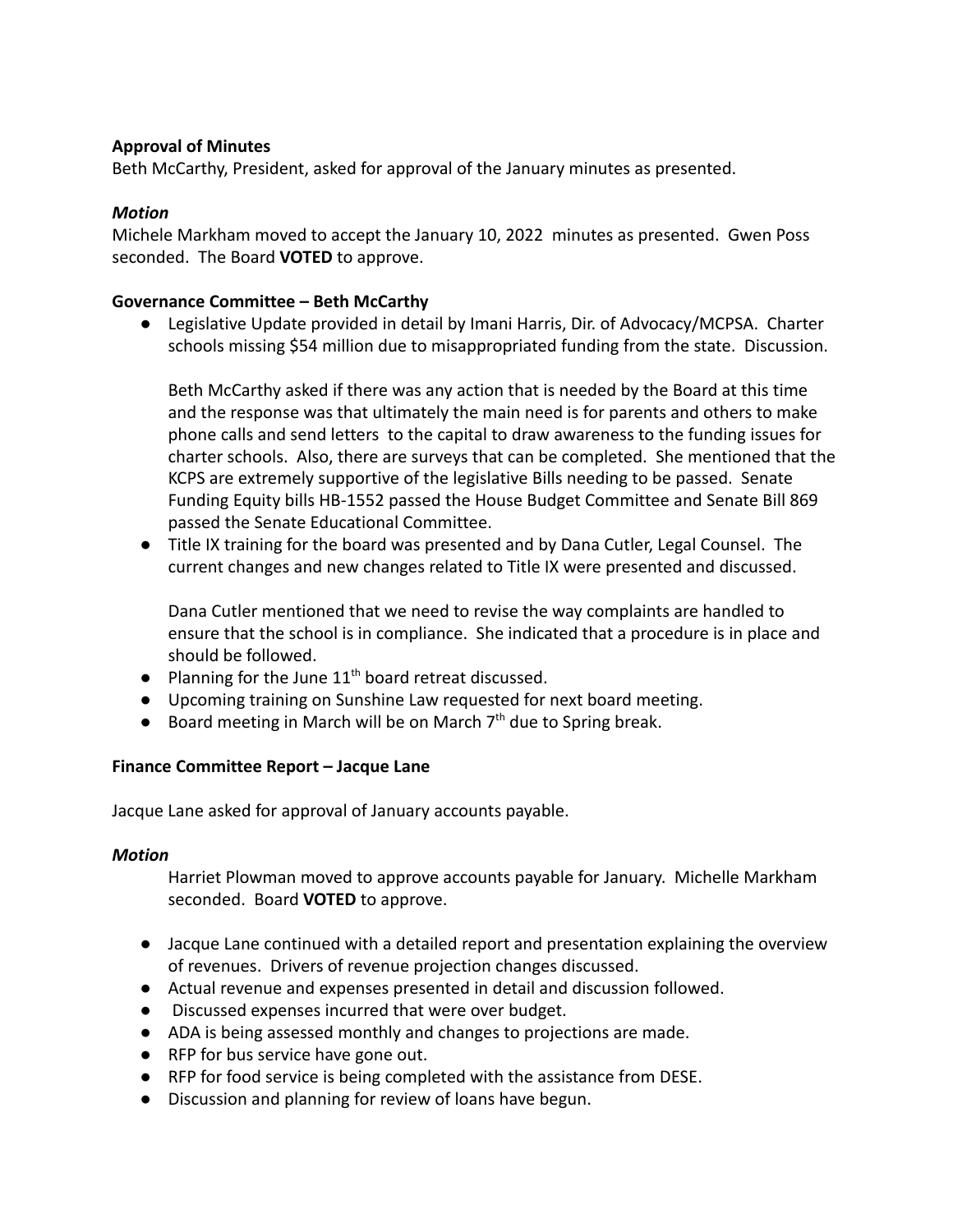● Received building capital assessments from management company.

Jacque Lane mentioned that an extension for the 990's was made and a motion is needed for approval.

# *Motion*

Motion made to approve the 990 for Académie Lafayette and Académie Lafayette Real estate for 20-21.

Michael Bland moved to approve. Jon Otto seconded

## *Motion*

To approve the 990 for AL for 20-21

Jacque Lane asked for approval to approve bid of up to \$425,000 for painting Cherry campus classrooms.

## *Motion*

Michael Bland moved to approve in and out painting bid up to \$425,000 for Cherry first floor classrooms. Harriet Plowman seconded. The Board **VOTED** to approve.

Jacque Lane asked for approval to renew \$360,000 line of credit with Country Club Bank.

## *Motion*

Michael Bland moved to approve the renewal of \$360,000 line of credit with Country Club Bank. Jon Otto seconded. The Board **VOTED** to approve.

### **Development Committee – Celia Liptak**

- Strengths of school presented to include, but not limited to:
	- School reputation, performance and expansion which has been attractive to donors.
	- Building strong relationships with our key foundations.
	- Working on the database to provide accurate and up to date information.
- Weaknesses presented
- Annual fund appeal
- Generations Day/Special Person week of April 18-22 with a community kick off
- Evening in Paris event has sold out. A few sponsorship opportunities still available
- Silent auction will be virtual
- Q&A for Evening in Paris available on link

### **Diversity Committee Report**

- Mr. Seydi has been leading the process of what books are being read in classrooms to ensure books provide adequate representation of different races, topics and cultures.
- A potential survey tool has been identified and utilized to get feedback from parents on how they feel about the school. Tentative date for survey is late March.
- Discussing ways to create belongingness in the classrooms.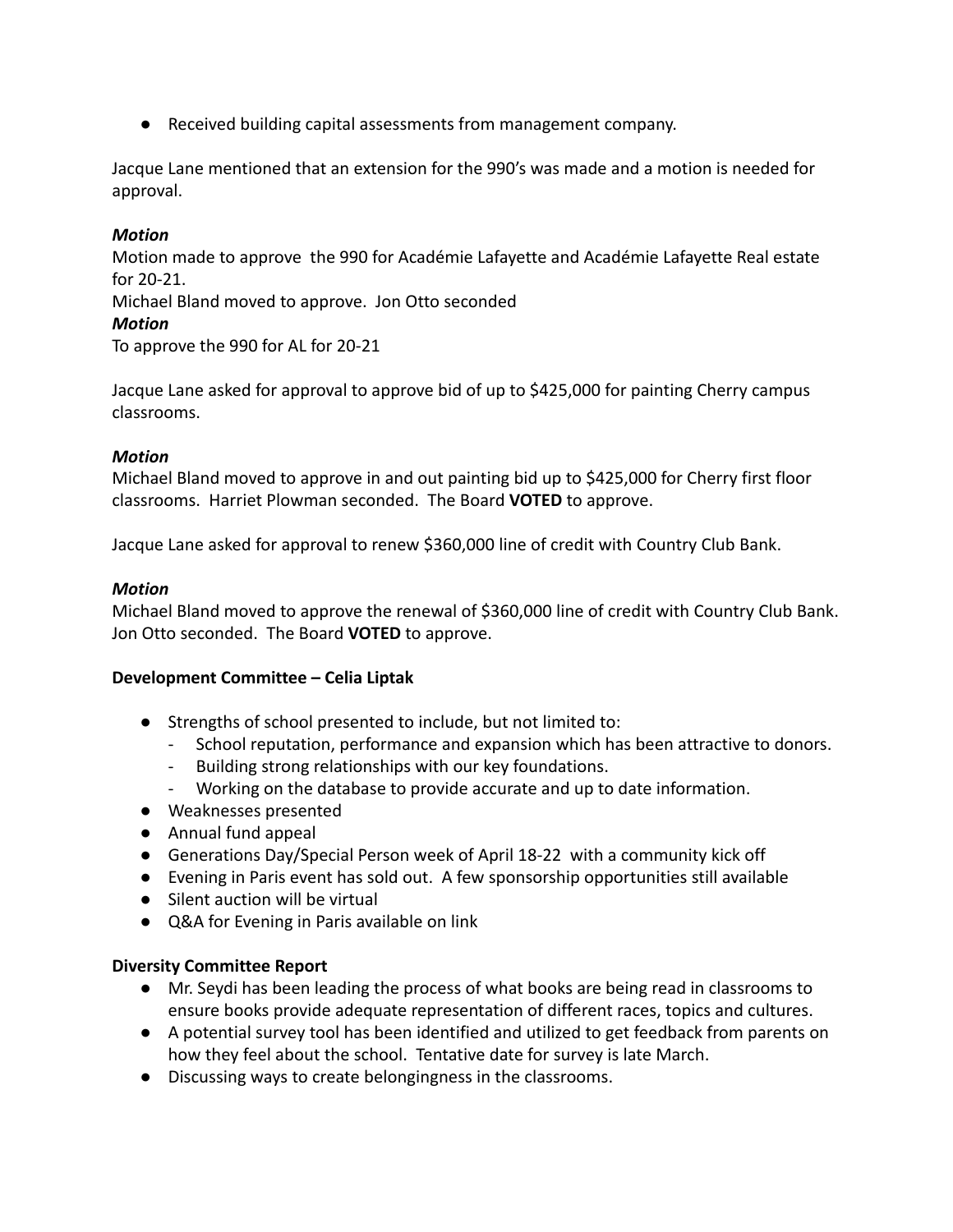### **School Performance Committee**

- Discipline Report presented and discussed.
- Attendance Report presented and discussed.
- Discipline by ethnicity/race presented. Suggestion made to present information on a more detailed level in terms of students that are included in the numbers more than once which presented an inaccurate count.
- Discipline by gender presented.
- Saturday school stats by race/ethnicity and grade levels was presented.

# **Admissions and Outreach Report – Christy White**

- A month to month comparison of all grades over 4 years was presented.
- Breakdown of applications for 22-23 school year shown. Also, breakdown for kindergarten applications by minority and/or non-minority presented.
- Show me KC school sponsored open house held at the Oak Campus and there were 129 in person attendees.
- 2022-2023 Enrollment Caps presented for approval.
	- Kindergarten: 220 students
	- First Grade: 210 students
	- 9<sup>th</sup> Grade: 35 students
	- 10 Grade: 28 students
	- $-11<sup>th</sup>$  Grade: 20 students

# *Motion*

Harriet moved to approve the enrollment caps as presented. Michael Bland seconded. Board **VOTED** to approve.

# **Head of School Report**

● Staff Recognition

Oak –  $4<sup>th</sup>$  grade team showing organizational skills and capacity to manage the  $4<sup>th</sup>$  grade student body.

Cherry – Culture Committee for organizing monthly celebrations for black history. Armour – Entire team for showing leadership, collaboration and great team spirit during our time of crisis. Teachers were generous, empathetic and supportive of each other.

- Covid-19 Update
	- Staff members are largely vaccinated
	- Low in booster shots
	- Student vaccination numbers provided.
	- Racial breakdown for vaccinations in each building presented.
	- Update on testing participation in each building provided.
- School Calendar 2022-23 presented.

# *Motion*

Harriet Plowman moved to approve the School Calendar 2022-2023. Jon Otto seconded.